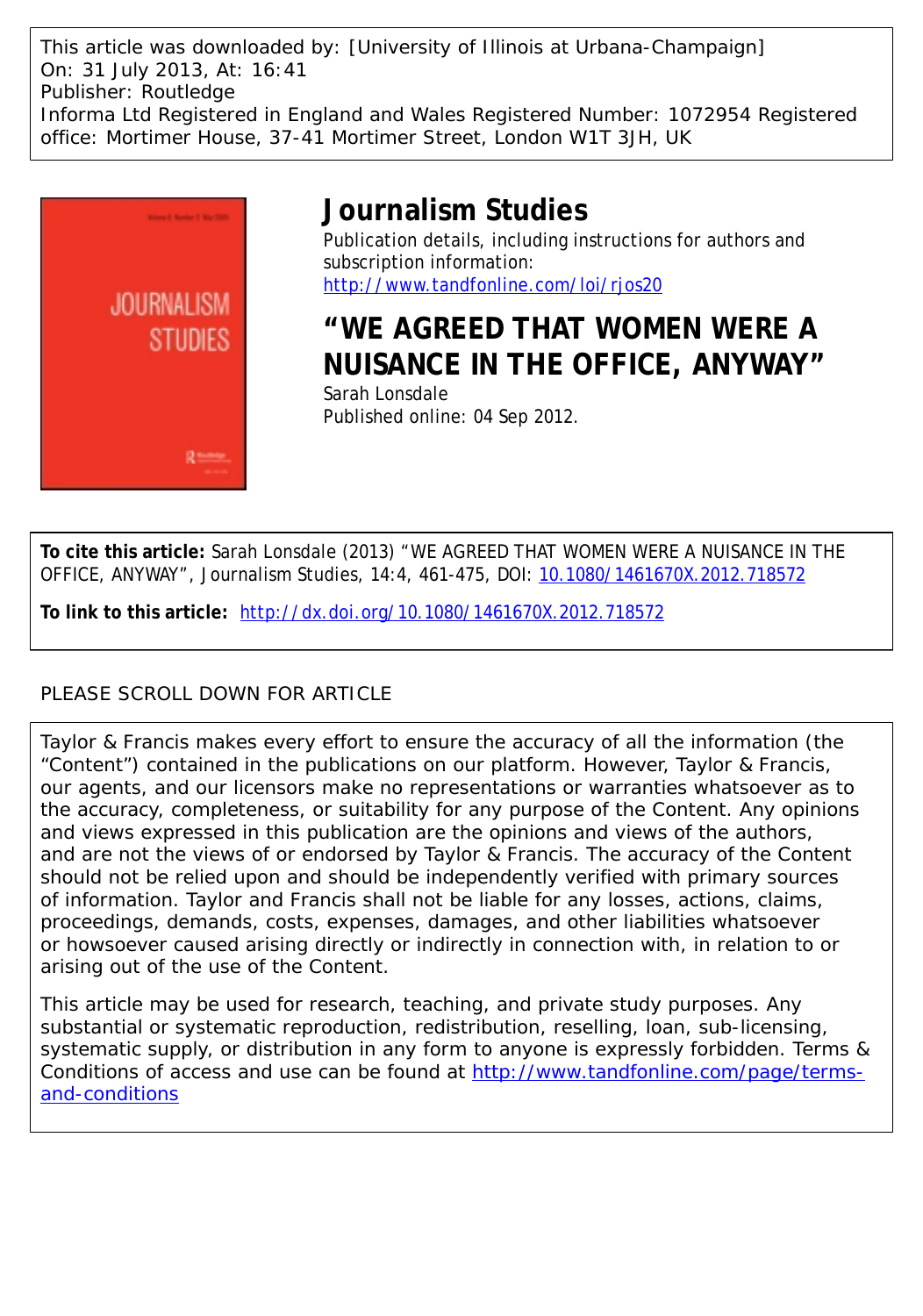# ''WE AGREED THAT WOMEN WERE A NUISANCE IN THE OFFICE, ANYWAY'' The portrayal of women journalists in early twentieth-century British fiction

### Sarah Lonsdale

The growing numbers of women journalists entering the profession in the early twentieth century provoked mixed reactions from contemporary novelists. Responses evolved from cheering on a doughty pioneer to questioning whether women's presence in the mass print media was helping reform the status of women or reinforcing gender stereotypes. Little is known about the personal struggles of women journalists in the early years of the popular press. In the absence of plentiful data, the study of novels and short stories, many of them semi-autobiographical and written by men and women working in the early twentieth-century newspaper industry, combined with analysis of previously un-studied memoirs and early guides for women journalists, illuminate the obstacles—and opportunities—experienced by these pioneers.

KEYWORDS fiction; gender; journalism; press; twentieth century; women

#### Introduction

Routledge

The entry of women into journalism in the late nineteenth and early twentieth centuries follows a similar pattern to that of other white-collar professions: a few determined, pioneering women found their way into newsrooms but they faced multiple obstacles, notably a lack of educational opportunities, the prevailing view that the woman's place was in the home, and fierce resistance from a largely male workforce (Beddoe 1989, 48-88; Holloway 2005). Onslow (2000) has drawn a detailed portrait of Victorian women journalists, yet little is known of the first female journalists and reporters who swapped freelancing from home for Fleet Street newsrooms in the early days of the mass circulation press. The Newspaper Press Directory for 1897 indicates that by the turn of the century every London paper had at least one female writer on its staff (Hall 1978, 96). This reflection in the *Englishwoman's Review*, from a man returning after 30 years abroad may, however, be more wishful thinking than factual:

In these days there is hardly an occupation, or even a profession, into which a girl may not aspire to enter ... There are women newspaper reporters almost as numerous as men ... (''An Old Oriental'' 1904, 151-3)

''Lady writers'' who worked from home and contributed essays, short stories and opinion pieces to the nineteenth- and early twentieth-century periodical press and the burgeoning women's magazine market, were certainly numerous, but are difficult to quantify. Onslow (2000, 12) suggests that periodical and magazine journalism relied heavily on women contributors from the mid-nineteenth century onwards, quoting a

Journalism Studies, 2013

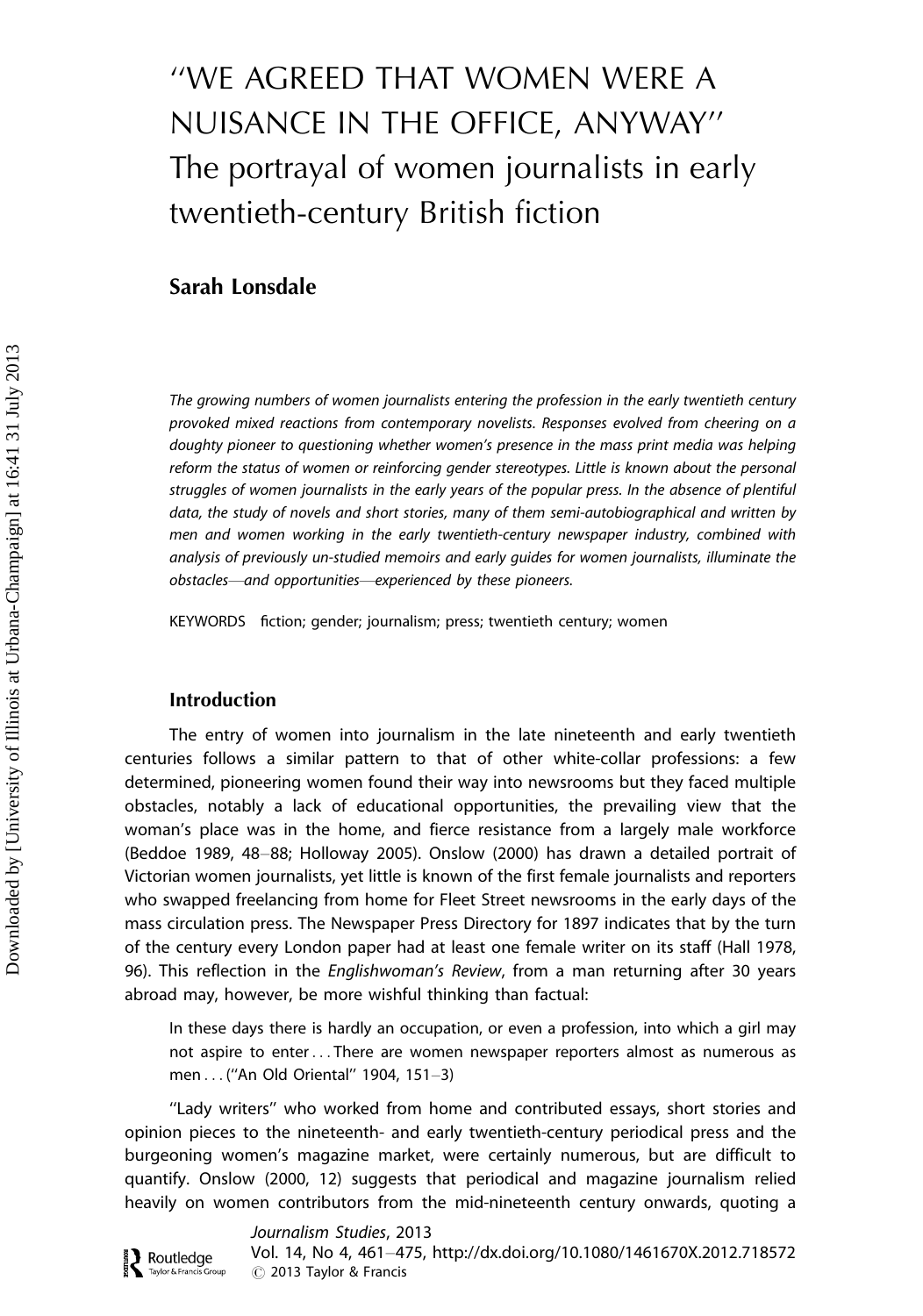claim by nineteenth-century journalist Barbara Bodichon that two-thirds of contributors to the Chambers Edinburgh Journal were female. Women also regularly worked under a male pseudonym, so official figures will always underestimate precise numbers (Kent 2009, 11-14). Even Mrs Pearl Craigie, the first President of the Society of Woman Journalists, founded with 200 members in 1894, wrote under the pseudonym of John Oliver Hobbes  $(12, 14).$ <sup>1</sup>

According to Census figures for England and Wales, in 1861 around 145 females and 1525 males described themselves as journalists; by 1901, the number of women journalists had risen to 1249, around 9 per cent of the total, and by 1931 that figure had risen further to 3213, around 17 per cent. By 1961, the proportion of female journalists stood at just over 20 per cent.<sup>2</sup> The reasons for this lengthy period of stagnation in women's participation in journalism at a time of rising news consumption and expansion of the BBC include the introduction of the Marriage Bar at the BBC in 1932 and, in other news organisations without a formal Marriage Bar, the convention that a woman journalist would leave work after marriage because the antisocial hours were contrary to the demands of a wife and mother (Murphy 2011, 3; Hall 1978 322-4). Gopsill and Neale (2007, 39-40) note that during this period the National Union of Journalists pursued discriminatory policies including suppressing female wages and imposing limits on the number of females accepted on to training schemes. Despite women being a minority in early twentieth-century journalism, the profession offered wider access than others. While in the inter-war years women made up over 50 per cent of teachers, and nursing was an exclusively female profession, in 1931 they made up less than 1 per cent of architects and lawyers, 2 per cent of dentists and about 7 per cent of doctors (Beddoe 1989 77-80). In effect then, journalism presented opportunities for educated women, as well as obstacles—a theme that also emerges in fiction of the time.

The novelist Arnold Bennett, editor of the weekly paper Woman from 1893, identified a market for his Journalism for Women: A Practical Guide ([1897] 2011) amongst the contributors he met in his work. In the guide, Bennett blames women's poor journalism skills on their lack of education, complaining that women had a cavalier attitude to the rules of punctuation and grammar (Bennett [1897] 2011, 8). While the Education Act of 1870 provided for both sexes' elementary education, Beddoe argues that the emphasis on domestic science disadvantaged young girls who enjoyed fewer hours of academic learning than boys (1989, 37-9). Although middle-class girls did transfer to academic secondary schools, again, until the end of the 1930s, Holloway points out: ''the goal for most middle class girls was marriage'' and their studies were structured accordingly (2005, 36). The unsuccessful experiment of the Daily Mirror, launched in November 1903 with initially female-only writers (Griffiths 2006, 143), only confirmed for many in the industry how unsuited women were to newspaper journalism. Comic episodes from the women-only era became the stuff of Fleet Street folklore, such as when a male sub-editor had to gently remind a woman working on the foreign pages that the Paris correspondent's article should not be headlined ''Our French Letter'', rather ''Yesterday in Paris'' (Ferris 1971, 120-1). By the outbreak of the Second World War, apart from a few high-profile women such as Shiela Grant Duff and Rebecca West,<sup>3</sup> most British women journalists were confined to features departments or women's pages or were often precariously freelance. This compares to the American ''newspaperwoman'' who, following on from the high-profile ''stunt girl'' of the late nineteenth century, became ''one of the most recognisable popular images of the woman writer in America'' (Lutes 2006, 2);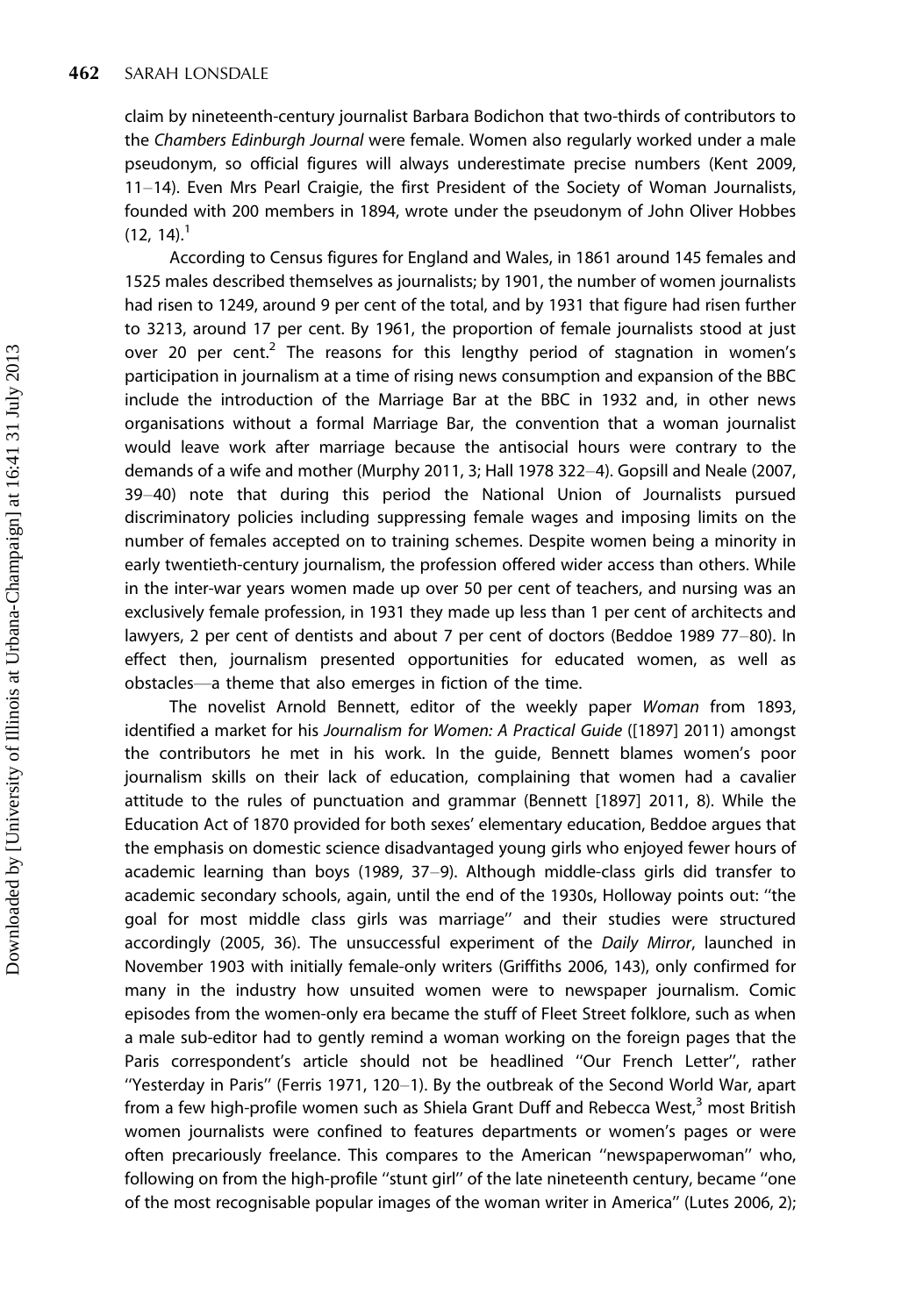although even ''American ... women reporters have been easier to find on screen than in actual newsrooms'' (161). Even Grant Duff, the courageous Observer correspondent who reported the Nazi takeover of the Saar in January 1935—and helped prominent anti-Nazis to escape at considerable personal risk (Grant Duff 1982, 84)—was dismissed out of hand by Times editor Geoffrey Dawson when she applied for a job. ''He explained to me at once that it was quite impossible for a woman to work on the editorial side of a newspaper ... If on the other hand, I was going to Paris anyway, perhaps I would like to send them some fashion notes'' (66-7). Women were also denied the traditional route into mainstream journalism by provincial newspaper editors who were either afraid of, or unwilling to, recruit girls into apprenticeship schemes.<sup>4</sup> The journalist Mary Stott who began her career in 1926 recalls in her memoirs her early struggles for advancement at the Co-operative News: ''The job of editing the Co-operative News... was NOT offered to me for the specific reason, I was told by the editor ... that it would not do to have a woman'' (Stott 1985, 199). The difficulty of asserting oneself in an overwhelmingly male preserve, and, once inside fighting against being pigeon-holed into feature-writing, is a constant theme in fiction portraying woman journalists of the period. Semi-autobiographical novels by women engaged in journalism suggest that over a period of more than half a century, for women wanting to write for the newspaper press, the feeling of being an unwelcome "outsider" barely changed.<sup>5</sup> In Ella Hepworth Dixon's The Story of a Modern Woman ([1894] 2011), protagonist Mary Erle, sitting nervously waiting for an interview with the editor of The Fan, realises she is an outsider in the clubby male world of newspapers at the end of the nineteenth century:

Ten minutes, fifteen minutes, twenty minutes went slowly by. The murmur of voices, the baritone laughter in the next room continued to be audible. At last, when Mary had finally made up her mind to go, the door was flung open and a young man with a high colour stumbled out. ''Ta ta old chap, thanks awfully. See you in the club tonight,'' and, bestowing on Mary a prolonged stare, he disappeared down the long glass corridor. (Dixon [1894] 2011, 45)

In Monica Dickens's My Turn to Make the Tea ([1951] 1962), Poppy, although a better reporter than her male colleagues, is never given serious assignments. She interferes with the printing of the paper in order to remove a story that, if published, would ruin a friend's career. Poppy resigns, meeting the editor halfway up the stairs as he is coming down to sack her:

It made quite a friendly transaction, and we agreed that women were a nuisance in an office, anyway ... (Dickens [1951] 1962, 222)

By the early 1920s enough young women were enrolling in London University's Journalism course for the lecturers to see fit to invite Evelyn Isitt (1925), of the Manchester Guardian, to give a talk on ''The work of a woman general reporter''. By 1936, Emilie Peacocke, a pioneer woman journalist, and by now ''Editor of the Woman's Department of the Daily Telegraph'', saw positive signs everywhere that women journalists were being given as many opportunities as men:

What a chance for the women [sic] journalist who realises the market value of the march of events as seen through a woman's eyes. Old-fashioned feminists may deplore this attitude, but the story as seen by a woman, let them remember, is not only wanted, it may be a fine piece of journalistic work... (1936, 4)<sup>6</sup>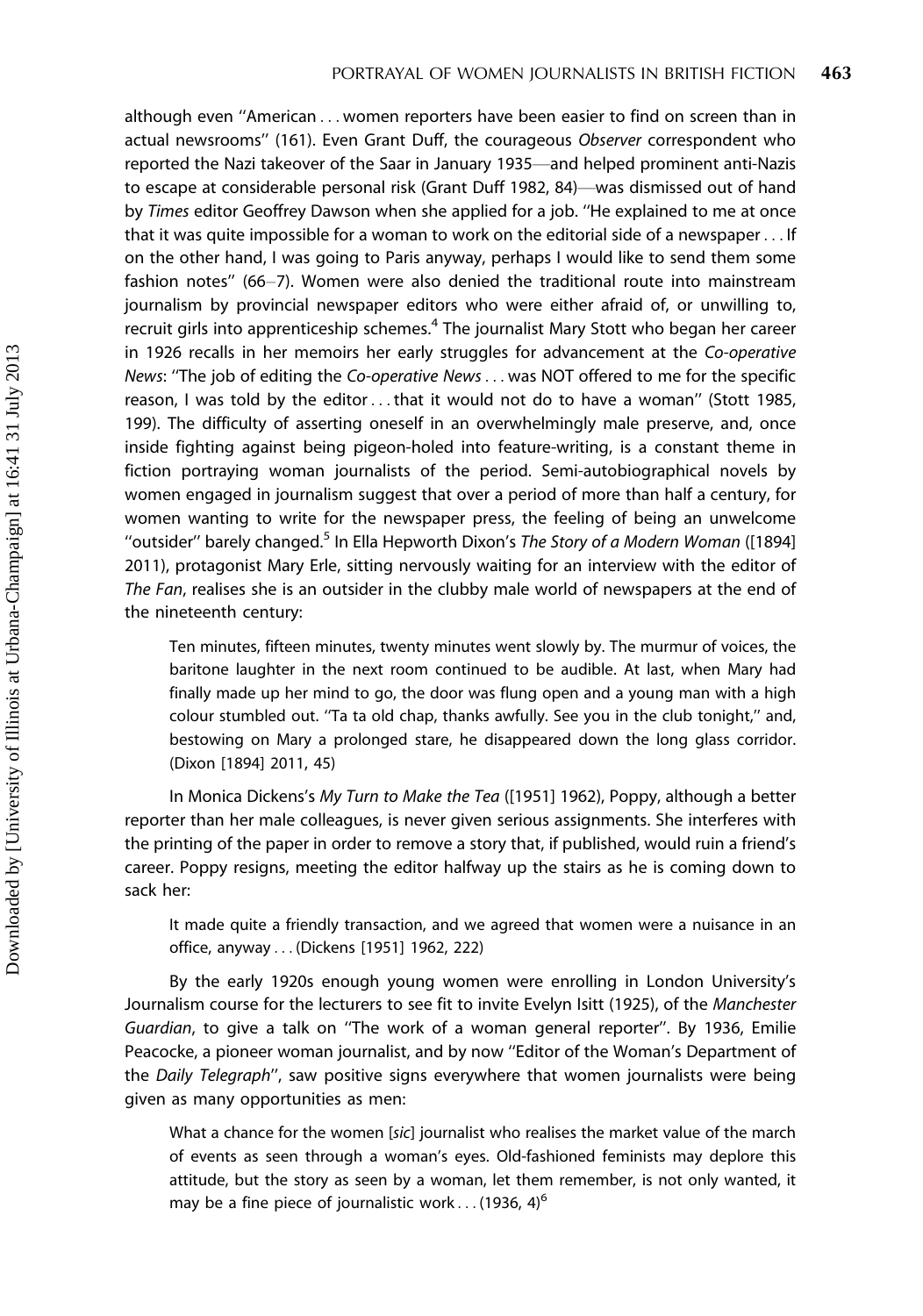#### **Deviants**

Hall (1978, 6) characterises the women who entered the profession during the early years of mass newspaper production with reference to social science theories of ''deviance'' similar to that used to describe female politicians (e.g. Currell 1974). By choosing journalism, they were diverging both from the accepted role of the middle-class woman as home maker, and were also diverging from acceptable female professions of nursing and teaching. Certainly early twentieth-century fictional female reporters deviate from the norm in a surprising number of ways. Tommy, of Jerome K. Jerome's novel Tommy and Co ([1904] 2011), is at first mistaken for a boy and is treated like one through her teenage years; she out-scoops the rest of Fleet Street by nimbly climbing into a moving train to interview a foreign prince. Christina Stanton, the heroine of Cecil Hunt's Paddy for News (1933), is given the masculine nickname ''Paddy'', as if this is the only way she can be accepted into the newsroom of the Sentinel.<sup>7</sup> Nowhere in the novel is it explained how she came to acquire such a nickname—both diminutive and possibly derogatory—that has no relation to her real name. Katherine Halstead, in Philip Gibbs's novel The Street of Adventure, is an unnatural woman in that she chooses a career in Fleet Street over marriage and babies:

'I pray God there may be babies,' said Frank.

'No,' said Katherine, 'not on £120 a year. I am not cut out for it.' (1909, 314)<sup>8</sup>

Daisy Simpson in Rose Macaulay's Keeping Up Appearances ([1928] 1986) is a social transgressor, a lower middle-class woman who dares to stray into the intellectual upper middle-class household of the Folyots; Mabel Warren in Graham Greene's Stamboul Train ([1932] 2001) is a sexual deviant, a tweed-wearing predatory lesbian who despite her masculine characteristics is nicknamed ''Dizzy'' by her male colleagues; Helen Pratt in Christopher Isherwood's Mr Norris Changes Trains ([1935] 1977) talks like a man and can drink anyone under the table. Perhaps the most pronounced deviant is ''Henry Beechtree'', the protagonist of Rose Macaulay's Mystery at Geneva (1922), correspondent of the British Bolshevist covering a League of Nations assembly in Geneva. Henry, ''pale and melancholy ... of middle height, slim'' (Macaulay 1922, 1) is only unmasked as Miss Montana in the last few pages of the novel. ''Henry'' is thrilled to be covering such a major international event and knows a woman journalist would not be able to break out of her stereotyped role in the features pages.

Helen Pratt of Christopher Isherwood's Berlin novel Mr Norris Changes Trains appears feminine, yet—in ironic opposition to the effeminate male narrator Bradshaw—is as "hard as nails'':

She was a pretty, fair-haired fragile-looking girl, hard as nails, who had been educated at the University of London and took Sex seriously ... ([1935] 1977, 38)

Her language is direct, her speech reflecting the brisk, tight sentences of news copy: '''Fired crooked. Nearly blew his eye out. Bled like a pig''' (187). She is, however, an astute political observer, correctly predicting the outcome of the German presidential election in March 1932 (92). She is also a fearless reporter, coming into her own after the Nazis gain power in 1933, although her methods of obtaining information are occasionally hardhearted:

Not even Goering could silence Helen Pratt. She had decided to investigate the atrocities [against Jews and Communists] on her own account. Morning, noon and night, she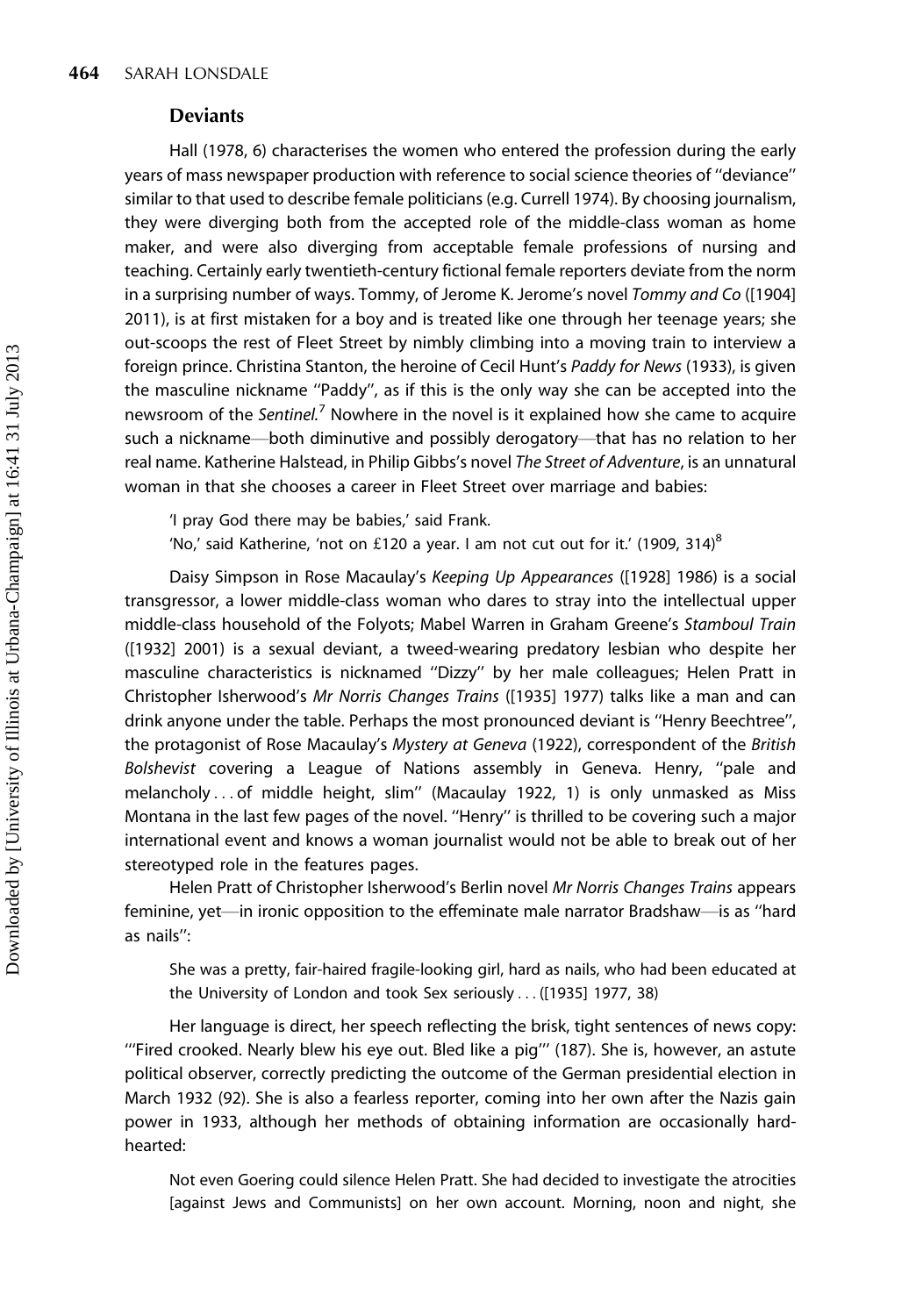nosed around the city, ferreting out the victims or their relations, cross-examining them for details. (180)

This mixture of approval and doubt about Helen's tactics are a good reflection of Isherwood's attitudes towards journalists at the time. Isherwood enjoyed journalists' company and spent time dining with the foreign press corps, including Norman Ebbutt in a small Italian restaurant in Berlin (Isherwood 1976, 96-7). By 1933, British newspapers had begun reporting the threat to the Jews posed by Hitler, with the Daily Express and Daily Mirror being the most outspoken. $9$  As a writer, Isherwood seems to have felt it was his duty to report on Nazi brutality, and in his autobiography he admits he failed in this task: ''What inhibited him? His principles? His inertia? Neither is an excuse'' (Isherwood 1976, 94-5). Helen Pratt, however, is triumphantly expelled from Germany following a series of ''scalding articles... to hear her talk, you might have thought she had spent the last two months hiding in Dr Goebbels' writing desk or under Hitler's bed'' (Isherwood [1935] 1977, 185). Isherwood gives Helen more journalistic nous than he possessed himself, and in portraying her as brave as well as ambitious reveals his admiration for some of the journalists he associated with in Berlin.

#### Ambivalent or Unsympathetic Portrayals

Isherwood's guarded sympathy, however, is unusual in thirties representations. The sexless Geraldine Smithers, ''virginal'' Home Page editor of the Sunday Mail in Public Faces ([1932] 1960) by Harold Nicolson, is clumsy and incompetent. Correspondents and advertisers ignore her specifications for lengths of copy, deadlines or size of display. Her actions and emotions are negative and joyless: ''Miss Smithers nodded ... a dismissive, rather virginal nod ... Miss Smithers sighed irritably ... Miss Smithers loathed that side of her functions...'' ([1932] 1960, 218-9). When the French courier Boursicaut thinks to himself "They were so strange, these ladies of the press" (218), it is clearly the view of the author who spent 18 unhappy months on the London Standard before leaving to write the novel:

I have been thinking during the last few days about my book [Public Faces]. I have now had three good months of quarantine, and feel that I have at last got the poison of journalism out of my system. I can now settle down to write a book. (Nicholson 1966, 116)

Critics associated the arrival of women with the disintegration of values in the press. This, for example from an article in the Spectator by essayist and critic St John Ervine: ''Articles by, and about women prevail in these papers and editors, without any embarrassment will print 'powerful articles' by young ladies not long enlarged from school on the reform of Marriage or the reorganization of sex or the overhaul of religion'' (1930, 836–7). Ervine may have read Rose Macaulay's Keeping Up Appearances—he quotes her in his article—but he ignores the novel's ironic and poignant take on the dilemma of the single woman who must earn a living. As a woman, the novel's protagonist Daisy Simpson is confined to writing sentimental pot boiler novels and newspaper articles about ''Women'' and is trapped, because of her sex, in this frivolous journalistic cul de sac:

Why would they not let her write about inhuman things, about books, about religions, about places, about the world at large, about things of which intelligent persons had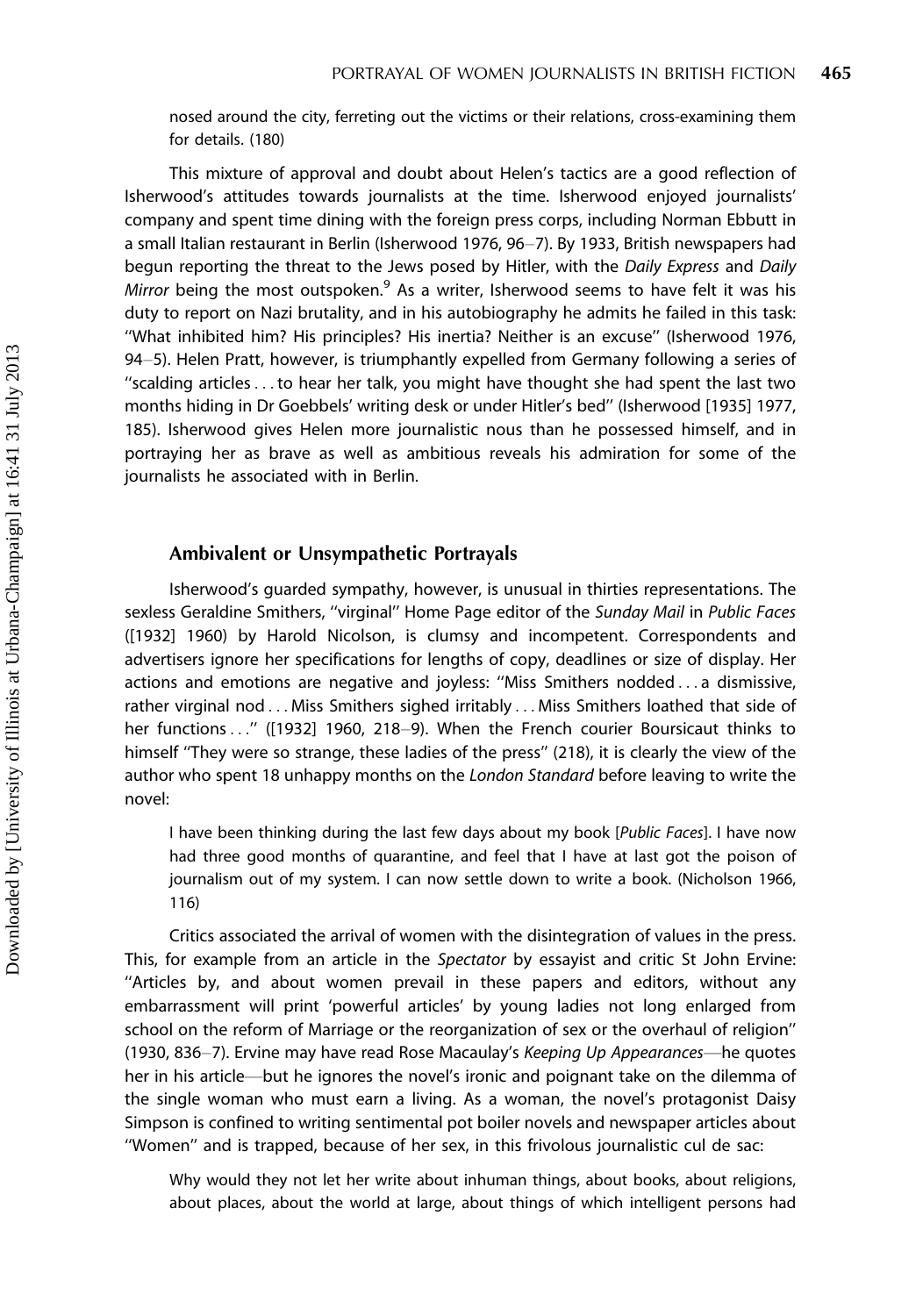heard? 'A subject for you, Miss Simpson: Can Women Have Genius? You might make something good of that, I think ... (Macaulay [1928] 1986, 22)

Daisy is representative of women journalists of the day, trapped in the features departments and women's pages, pigeon-holed into writing about ''What Women Want''. Macaulay herself suffered from this pigeon-holing, despite being a distinguished novelist, as she describes in her 1925 essay ''What the Public Wants'':

The literary editor of a newspaper wrote to me asking if I would write an article for his paper on ''Why I Would not Marry a Curate.'' I rang him up and gave him a suitable reply ... Shortly afterwards another editor inquired if I would write on ''Should Clever Women Marry?" (Macaulay 1925, 213)<sup>10</sup>

Even the respected journalist and writer Winifred Holtby, when writing for the mainstream press, was given typecast articles to write such as a request from the News Chronicle for a topical article entitled ''A Woman Looks at the News'' (Berry and Bishop 1985, 25). Daisy Simpson is the embodiment of the complex attitude felt by the increasing numbers of educated women needing to earn a living towards the press: they needed the income that freelance journalism provided, yet they were frustrated in what they were allowed to write about and very often wrote for newspapers and magazines that took an anti-feminist stance overall. Briganti and Mezei (2006) note that magazines like Good Housekeeping energetically promoted the ''return to home'' theme, recommending women, who may have worked during the First World War, now retreat back behind their front doors and make their homes cocoons of domesticity for their men-folk. However, these magazines provided both a voice and an income for some of the inter-war period's most original, outspoken and feminist writers, including Vera Brittain, Storm Jameson, Rose Macaulay and even Virginia Woolf (Briganti and Mezei 2006, 4-6). Daisy Simpson's response to these stresses is a personality that fractures into three different characters: Daphne the smart middle-class girl about town, Daisy the woman journalist and Marjorie the popular novelist.

Graham Greene's Mabel Warren of his early novel Stamboul Train is, despite her tough exterior, also trapped by her gender, although Greene is less sympathetic than Macaulay. At Cologne Station, when she is first introduced, she muses on her role at her paper, the Clarion: ''When you want sob-stuff, send Dizzy Mabel'' (Greene [1932] 2001, 35). She is anything but "Dizzy"—she is fearless and writes exemplary copy—yet "Dizzy" is the term all her male colleagues have given her. Like Daisy, Mabel also yearns to get out of human-interest stories and celebrity interviews and write "straight" news. This desire to be taken seriously as a journalist motivates her predatory hunting of incognito Socialist exile Dr Czinner, eventually to his death, through the course of the novel. She presents herself in the Clarion as a man: ''Our correspondent pointed out ... 'You have a wonderful knowledge of the female heart, Mr Savory,' he said'' (96), my emphasis. She wears a masculine signet ring (194) and, according to an old photograph she evidently had longer, more feminine hair at one time (211). To get on as a reporter, Mabel has transformed herself into a man. This theme of women journalists suppressing and even switching their gender is taken up in the successful American films Smart Blonde (1937) about wisecracking girl reporter Torchy Blane and the more famous His Girl Friday (1940). In both films the female journalists describe themselves as a "newspaperman".<sup>11</sup> Greene wrote Stamboul Train while still working for The Times, where as sub-editor his task was "removing the clichés of reporters" (Greene [1971] 1972, 129), although his memories of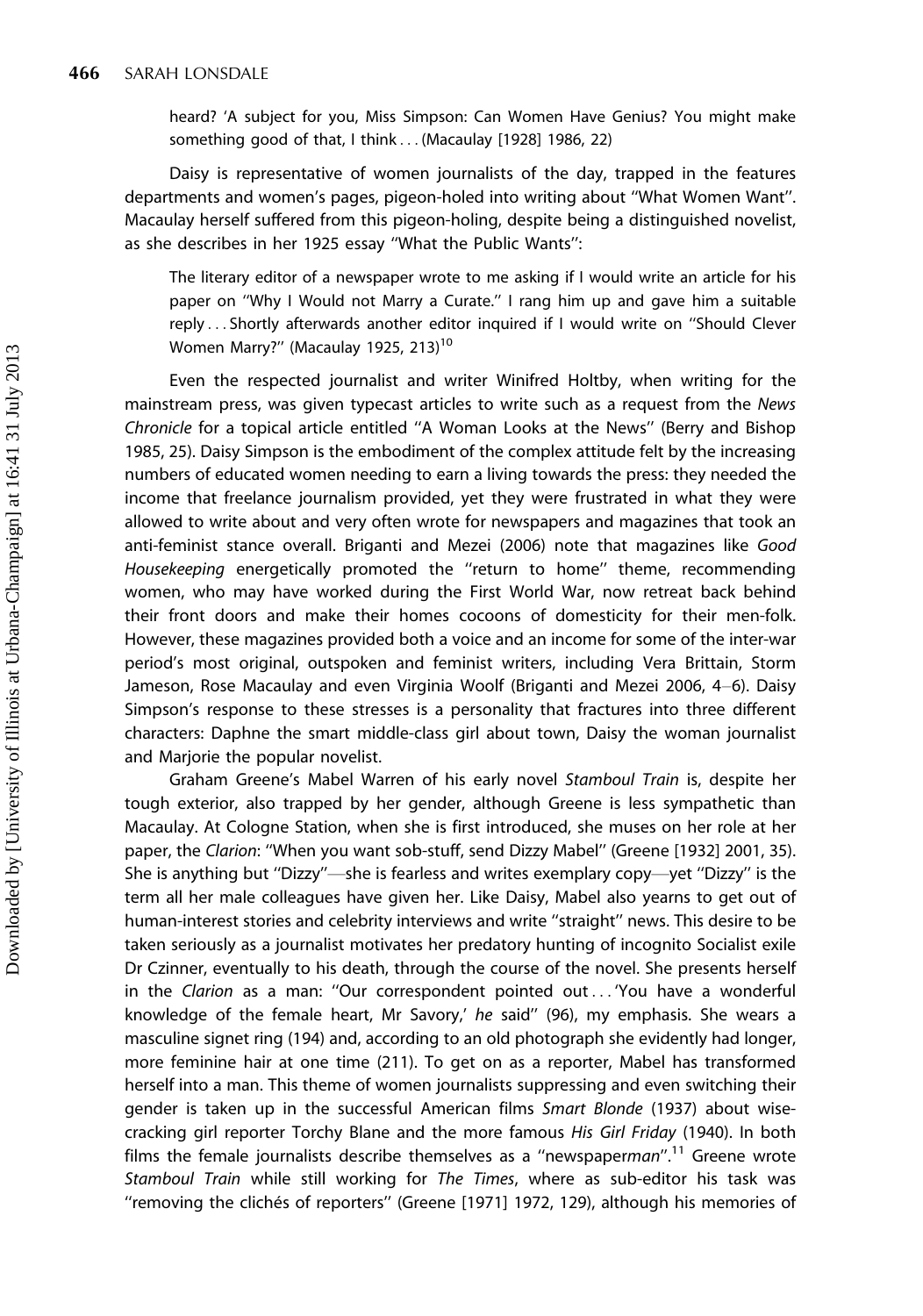working by the fire in the sub-editors' room and observing the mysterious movements of foreign correspondents such as Vladimir Poliakoff were happy ones (131). This mixture of pleasure and contempt goes to the heart of Greene's attitude to Mabel. Her newspaper copy is crisp, her composition rapid and incisive; her activities often blend with those of a spy; however she has paid a high personal price for gaining a toe-hold in this masculine world; there is also a typical Greene fear of the dominant female in her portrayal. She is permanently drunk (Greene [1932] 2001, 34, 194). She also gives off odours, mostly of alcohol, but also of ''cheap powder'' (45); she is associated with the ''gross bouquets'' of a field of cabbages that fills the compartment with a ''smell of gas'' (68) as she subjects a victim to a gruelling interview. The image is reminiscent of W. H. Auden's ''Beethameer'' poem attacking proprietors Beaverbrook and Rothermere in The Orators, with the newspaper ''nagging at our nostrils with its nasty news'' ([1932] 1977, 86) and reinforces the idea of reporters as invasive and uninvited.

#### Opportunities, Obstacles and Freelancing

For late nineteenth- and early twentieth-century middle-class women, having to work for a living was usually only undertaken out of necessity by spinsters whose families could not afford to keep them, or widows whose husbands had not made provision for them (Holloway 2005, 9, 37). The note of desperation in the ''literary women's'' resigned acceptance of rejection is portrayed cruelly in Stephen McKenna's novel Sonia. Here the narrator is referring to 1908 when he has just launched a weekly paper, Peace:

On the Monday after our first issue, Bouverie Street looked like the Out-Patients' entrance to a hospital ... faded women, no longer young, with shabby boots and carefully mended gloves, who brought me sentimental and curiously invertebrate ''middle'' articles—and seemed pathetically unsurprised by the rejection of their dog-eared manuscripts. (McKenna 1917, 245)

Similarly, the ''third-rate lionesses'' who gather in ''tumbled gowns'' at London's ''dubious journalistic gatherings'' in Dolf Wyllarde's The Pathway of the Pioneer present an unfortunate picture ( $[1906]$  1914, 36).<sup>12</sup> Despite these portrayals, for women who had to earn a living, journalism offered reasonable pay and more flexibility than alternatives such as governessing (Onslow 2000). Early twentieth-century fictions by women engaged in journalism and portraying the female reporter explore a world of work, bed-sits and boarding houses much earlier than the prevailing convention that places this genre in the post-Second World War writings of Margaret Drabble and Muriel Spark (e.g. Humble 2001) and as such are an important resource for exploring early attitudes towards women's economic independence. Their gender, however was always an obstacle. Magda Burke, possibly the first female sports reporter in British fiction, is not allowed a seat at the Lords' press enclosure because ''the authorities at Lord's do not give seats to women reporters on small papers'' (Wyllarde [1906] 1914, 233). For all their shabbiness the women journalists, the ''pioneers'' of the novel, are proud to pay their own rent and buy their own clothes even though they wear dark colours all year round because ''office and writingdesk soil them in an hour'' (41). The memoirs of one turn-of-the-century woman journalist reveal that, after her husband's death journalism paid for her home and her sons' education: ''I thank the Press from my heart. It served me well and largely educated my sons'' (Alec-Tweedie 1932, 117). Although when, after 15 ''years of grind'', she ''still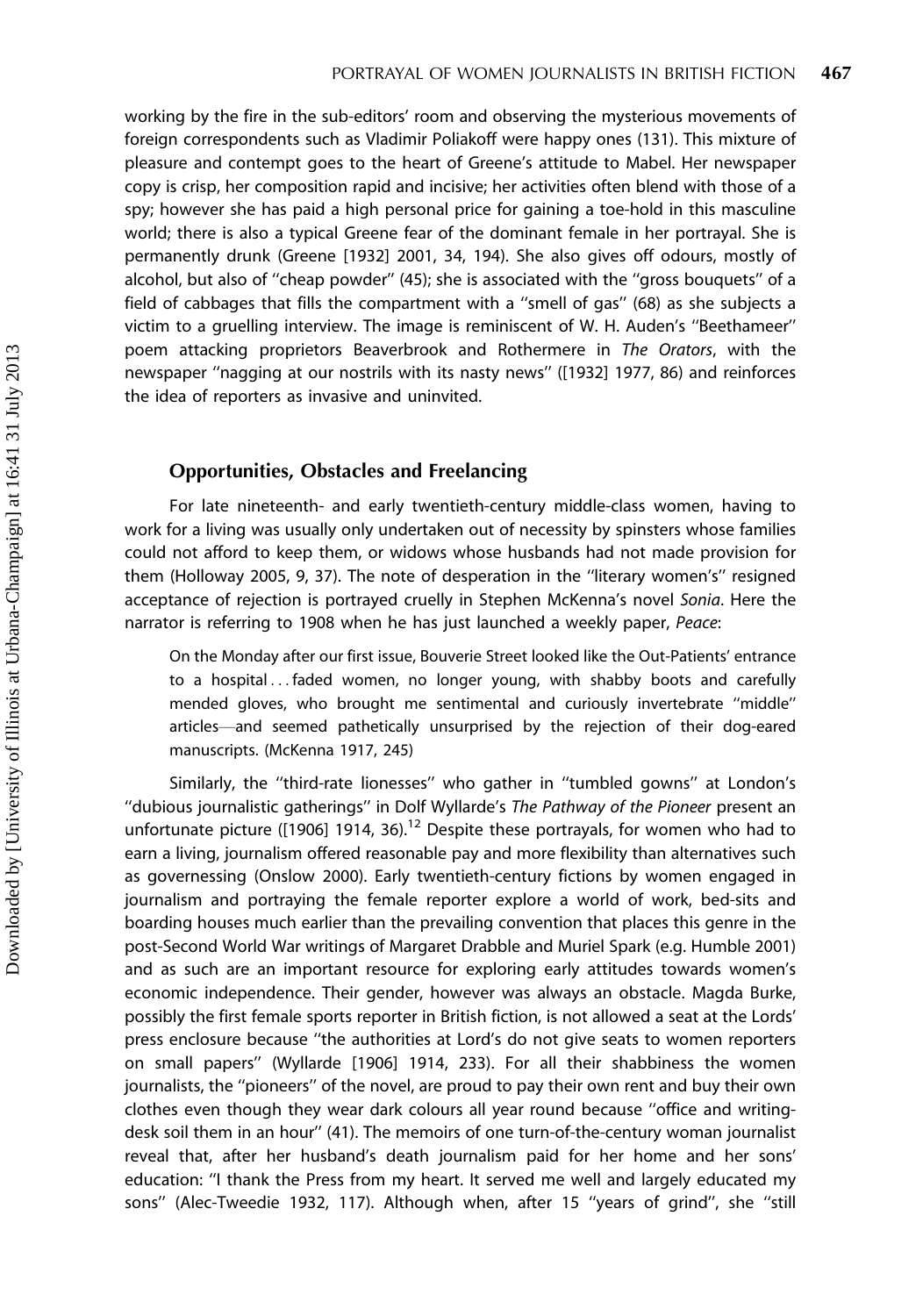shudders at the recollection of working against time to get some particular article ready for the 'printer's devil' who would call at 10.00pm to take it off to the machines'' (62). Journalism also offered excitement for women and released them from the confines of the home; the "rush and scurry" that so captivates Katherine Halstead in Philip Gibbs's The Street of Adventure (1909) means she will never be able to settle down to domesticity. Magda Burke in The Pathway of the Pioneer, walking down Fleet Street to deliver one of her first articles is thrilled:

Of being the tiniest particle in that great living force ... from the incalculable staff of the Times to the short paragraphist in some trivial penny weekly there is the electric sense of being behind the scenes in the world's drama, of knowing how the machinery works. (Wyllarde [1906] 1914, 36, my emphasis)

For the journalist Stella Hammond, in the short story ''The Eleventh Hour'' (1917) in the middlebrow magazine The Quiver, the financial independence afforded by journalism has allowed her a "room of her own . . . a quiet room" (Woolf [1929] 2004, 61) so essential for the woman writer. And although it is a tiny cramped flat under the eaves of an apartment block, and although she mostly ''did for herself'' (Bretherton 1917, 885), the freedom the open window of her flat represents contrasts with the confines of the family home. On a summer's night she can climb out on to the roof and roam freely. As in other stories featuring women journalists, Stella is a transgressor-but this might help her career:

I suppose ...the law-abiding person might say: ''Thou shalt not walk upon thy neighbour's roof at night!'' But here I might get a column or two by getting arrested for attempted burglary! (Bretherton 1917, 885)

Stella combines a masculine independence with femininity. She has ''strong little hands'' (887) and knows how to cock a revolver thus preventing a would-be suicide. Reallife journalist Alison Settle, the third editor of Vogue magazine (1926–35), recalls being a reporter during the First World War, displaying precisely the same attributes of femininity and a bravery that puts her male hairdresser to shame:

I do recall in the First War having my hair done at Mr Gerard in Victoria Street, and the sirens went off when my hair was wet. I got up and said, ''Would you mind lending me a towel? I've got to get back to the office immediately." "We're going to the cellar," he said. "I can't because I'm a reporter on the Mirror and shall be wanted." (quoted in Hall 1978, 184)

For Eleanor Denbigh, the heroine of Adeline Sergeant's The Work of Oliver Byrd, her first cheque for 30 shillings for an article in the *Phonograph* represents an escape from her mother's plans for her:

Nothing would seem so utterly ludicrous to Lady Frances as the refusal of a good offer of marriage. And the girl, bound as she was by the traditions of her life, had not hitherto seen a way out for herself. But now she thought she saw a way. (1902, 10)

Whereas the professions of medicine and law required staff to be present at the place of work, journalism has always had a major difference: the opportunities for freelancing. Holloway (2005, 37) argues that along with taking in needlework, the undertaking of literary work was one unobtrusive way Victorian ladies could earn money. A female contributor to writer Frances Low's advice booklet Press Work for Women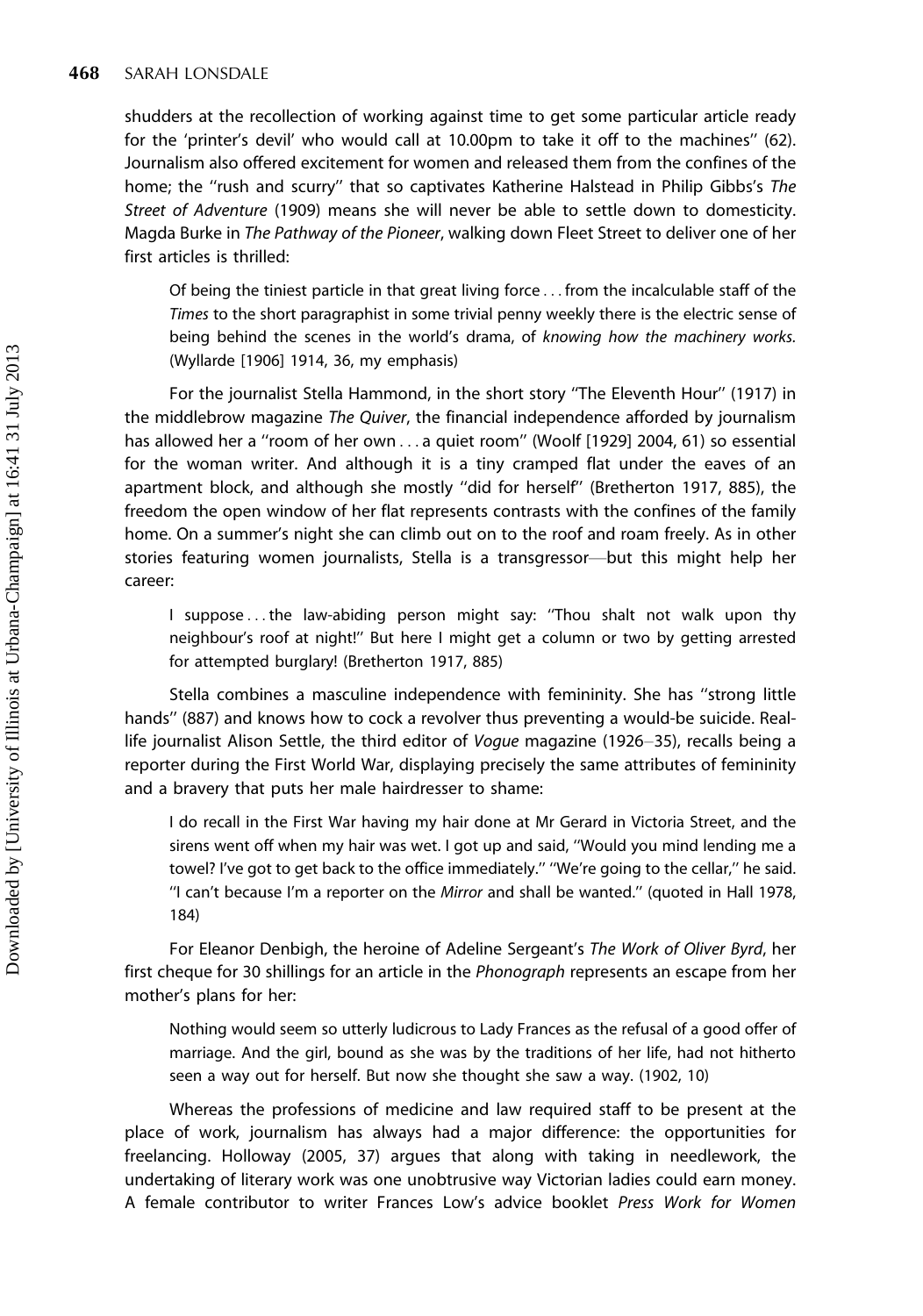encourages: ''I do my work when and how I like, the sole condition being that my copy shall be good and punctually delivered. When I see the tyranny to which governesses and nurses are obliged to submit, I count it a great gain that in journalism the woman is entirely her own mistress" (1904, 83).<sup>13</sup> After the decline of the Victorian periodical press, work was provided by the burgeoning magazine market. In the immediate period following the end of the First World War, the launch of several women's magazines such as Good Housekeeping (1922), Modern Woman (1925) and Woman's Journal (1927) required a larger body of female journalists to contribute to them (Briganti and Mezei 2006, 4-6). In 1920 Lady Rhondda founded Time and Tide, the feminist literary review, which gave work to many women writers and journalists including Winifred Holtby, Vera Brittain, Rebecca West and Rose Macaulay. However, Hall points out that ''serious'' journals were often not able to pay contributors enough for them to survive on (1978, 93) and if women relied on their journalism for a living they needed to write for more consumer-oriented titles. The novelist Storm Jameson, for example, wrote articles titled ''The Drama of Ideas since Ibsen'' and "Modern Dramatists" for small circulation journal The Egoist and articles titled "Bored Wives'' and ''The Best Wife I Know'' for Rothermere's *Evening News* (Birkett 2009, 413–4). Jameson's own fictional writer, Hervey Russell, in her autobiographical novel Company Parade, is frank about her reasons for writing an article that ''dripped with sentiment'' for the mass market Daily Post: ''It was ten guineas'' ([1934] 1982, 317). Daisy Simpson's exasperation at the inanity of some of the articles she has to write is matched by that of Deirdre Carne who has to write an article on ''Should Widows Re-marry?'' in Rachel Ferguson's The Brontes Went to Woolworths ([1931] 2009, 56).<sup>14</sup> However, with a widowed mother and two younger sisters to support ("I am the man of the family now" (24)), Deirdre has no choice.

#### Betrayers of Their Sex

It could be argued that changing models of press production and ownership exercised a profound change in the role of the journalist, from the Victorian disseminator of ideas and knowledge to the twentieth-century servant of an industry reliant on advertising and consumerism. For women still mainly excluded from the serious news and leader pages, this change was even more profound. A study of Parliamentary reporting, The Reporter's Gallery, notes: ''two classes who follow the newspaper calling in London are excluded from the Reporter's Gallery [in the House of Commons]—women journalists and the representatives of the foreign press'' (Macdonagh 1913, 10). Pioneering nineteenthcentury writers such as Harriet Martineau, Clementina Black and Eliza Cook had exposed wife beating, sweated labour and argued for women's equality in the periodical press (Onslow 2000, 159-82). In Adeline Sergeant's The Work of Oliver Byrd (1902), the heroine Eleanor Denbigh writes campaigning articles about ''the condition of children in certain London slums; and she had gathered together a mass of facts and details... which was becoming very useful to the statisticians and philanthropists of her time" (1902, 224).<sup>15</sup> Eleanor is a journalist in the Harriet Martineau mould, however, women novelists would become progressively more critical of their journalist ''sisters'', particularly after the First World War when, often confined to women's magazines or the newspaper women's page, they had to write on domestic or beauty-focused topics. Articles in the Daily Mail's feature pages of the early twentieth century, for example, discuss ''hat fashions'', ''beautiful frocks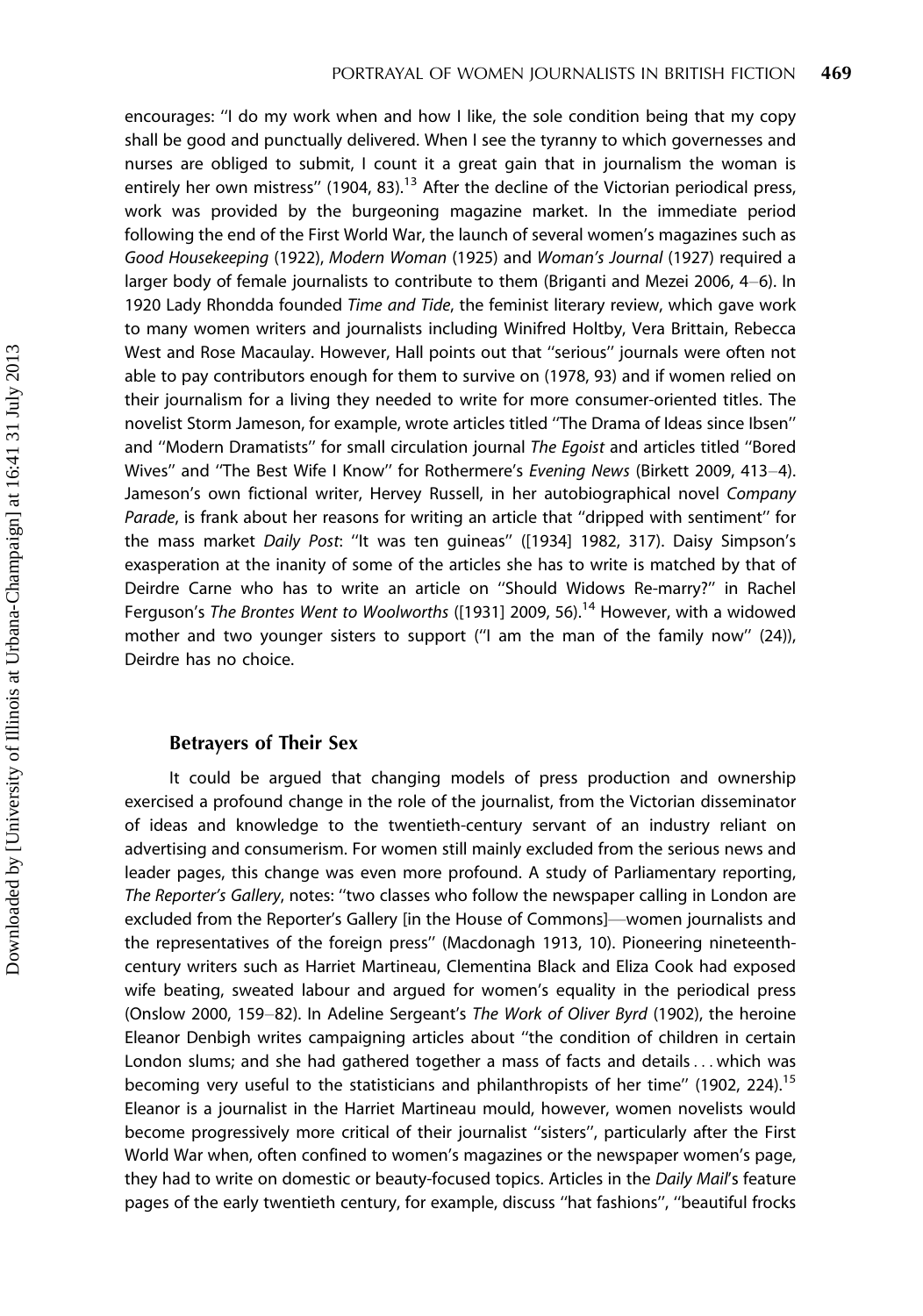and handsome wraps'' and ''what it costs to be a beauty'', although also occasional discussion pieces on ''sex differences''. Even upmarket papers such as the Observer and Telegraph confined women's interests to narrow ones of fashion, beauty and domestic matters. White argues that after the turn of the twentieth century, women's magazines increasingly relied on advertising revenue and thus concentrated on articles which reinforced the gender stereotype of women, offering advice on issues such as childrearing, dealing with servants, and the latest fashion and electrical items—advertisements for which complemented the editorial copy (1970, 79-115). Journalist Frances Low bemoans the fall in standards that she perceived in women's journalism as early as 1904, in her Press Work for Women:

Feminine journalism and the typical feminine journalist respectively represent work- ... which no one with any sense of the dignity and responsibility of journalism can regard without regret and even a feeling of just anger. (1904, 89)

White, however, points out that twentieth-century magazines which strayed from the realms of fashion, gossip and domestic advice, such as the Woman Citizen, ''for women who have intellectual, industrial or public interests'' failed commercially (1970, 90). Thus the growing numbers of women journalists tended to reinforce, rather than reform the status of women, leading feminists to question how far women journalists have advanced the equality agenda.<sup>16</sup> This view has recently been challenged by Adrian Bingham who argues that as well as stereotyping women, ''popular [inter-war] newspapers portrayed female achievers in a variety of spheres and sometimes carried powerful 'feminist' messages'' such as reports of the first woman barrister or Justice of the Peace (2004, 10). It is of course difficult, due to the lack of by-lines, to identify which of these ''achiever'' stories were written by women journalists and contemporary feminist commentators questioned whether this singling out of feminine achievement was such a good thing. Labour MP Ellen Wilkinson, for example: ''women doing startling new things fill the papers until one begins to wonder if men are doing anything at all'' (Daily Mail, May 19, 1931, 10). Rose Macaulay, through ''Henry Beechtree'' expresses the view:

Strangest of all, women are, inherently and with no activities on their part, News, in a way that men are not. (1922, 167)

The fact is most inter-war novelists portrayed women journalists as struggling in vain to break out of ''women's interest'' articles. The only exception is Cecil Hunt's Paddy for News which idealises the "plucky" girl crime reporter—although Paddy's news editor tells her: ''Cook's handling the straight news story, you take the feminine angle'' (1933, 19), and as soon as Paddy becomes pregnant, to everyone's relief she resigns her job. Deirdre Carne, in The Brontes Went to Woolworths, forced through economic necessity to write journalism, accepts commissions to write gender-stereotyping articles about the ''modern girl'' even though she hates writing them (Ferguson [1931] 2009, 12). When she asks her editor if she can write an article on a Judge she has taken an eccentric interest in, he spurns the idea of a woman doing a male reporter's job: '''But why, why?' He fretted, 'You can't report the cases, Henderson and Cato do those ... By the way I'd like you to so us something bright on ''Is the Bank Holiday Girl Naughty?''''' (Ferguson [1931] 2009, 17). Deirdre accepts the lowly commission, although as well as asking her editor for a pencil and paper, she also asks for ''a rather large basin'' (17) evidently to be sick in.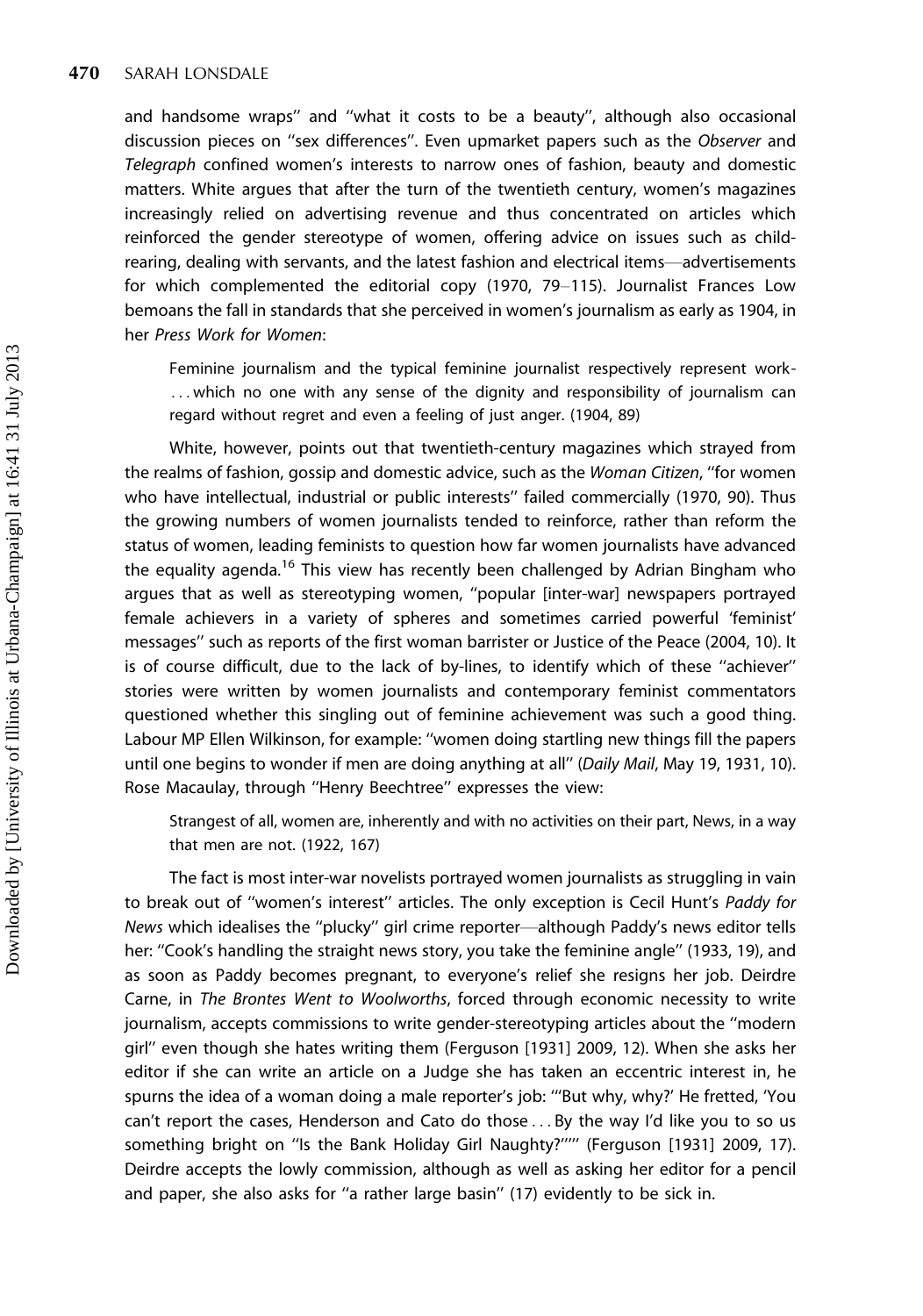Rose Macaulay, although broadly supportive of the popular press, nevertheless clearly had reservations in a number of spheres, including the woman journalist. Despite her sympathy for Daisy Simpson's plight, there is, in Keeping Up Appearances, implicit criticism of a girl who despite not liking being pigeon-holed, does nothing to challenge her editors' attitude. Macaulay's later depiction of the beautician and columnist for Woman magazine, Madame Josef, in the later novel Going Abroad, is a damning parody:

Madame Josef sat in the lounge of the Hotel Miramar, writing her weekly column on ''How to be Beautiful'' ... Take two eggs, ten days old, break together ... beat with a whisk for half an hour until they clear. Drop into them five grains of alum, a teaspoonful of rose water, a tablespoon of Lotion Josef ... it will impart a wonderful fresh bloom and take away that tired, sagging look that is every woman's worst foe. (1934, 89)

Josef's role is to undermine women until they feel obliged to purchase expensive beauty products: ''Now let me deal with those ugly rolls of fat. Only expert roller-massage or electric vibrations can cure them, but these treatments now are delightfully economical'' (93). This is very different to Macaulay's attitude in her First World War novel Non-combatants and Others ([1916] 2010), when women's magazines offer readers useful tips on dressmaking and what to do with leftovers. Similarly, in the short story ''Cupid Wields a Pen'' (Maxwell 1917) in The Quiver, journalist and writer Cynthia Braithwaite discusses the bitterness of home-coming wounded soldiers and their unfair treatment of former sweethearts in newspapers and magazines, which prompt an outpouring of repressed emotions from correspondents. ''No grief in the world becomes unbearable if it can be talked about'', comments the narrator approvingly (492). This correspondence mirrors the response war-time Daily Mail women's page editor Mrs Charles Peel received to her ration recipes. In her memoirs she notes she and her team received and replied to millions of letters requesting recipes during the War (Peel 1933, 222). While the press was widely derided after the First World War for over-optimistic war reporting and fomenting jingoism (e.g. Ponsonby 1928; Farrar 1998), the women's press appears to have provided a valuable and now overlooked beneficial public sphere in which wives, mothers and sweethearts shared fears and domestic survival tips.

Macaulay's growing disappointment with the popular press through the inter-war years reflects a major concern for writers that instead of turning ''a merely literate democracy into an enquiring and cultured'' one (Evans 1930), the popular press had become an industry churning out mass-produced ''literary pemmican'' (Escott 1917). Stevie Smith shares Macaulay's disappointment when writing about the inside workings of women's magazines in her Novel on Yellow Paper ([1936] 1969). Narrator Pompey Casmilus who works for a magazine publishing magnate recalls an occasion when a young girl writes in to the paper asking for advice about how to attract a man at her tennis club. The answer: ''arrange to play the last set with him, and then linger hopefully and perhaps he will see you home'', disturbs Pompey for advising the girl to adopt such a passive role: ''I do not think it is at all good advice ... there is also that White Girl that Whistler painted, very wan she is now. She is lingering now but not hopefully'' (Smith [1936] 1969, 147-8). Novel on Yellow Paper is about the power of language: both to trap and circumscribe as does the language of the women's magazines in whose production the heroine is implicated and also, in poetry and literature, to liberate, beyond the bounds of the material and the humdrum. Pompey's unfortunate—and later rejected—fiancé Freddy represents a ''little home ... their radiogram, their famous washing-up machine'' (242-3)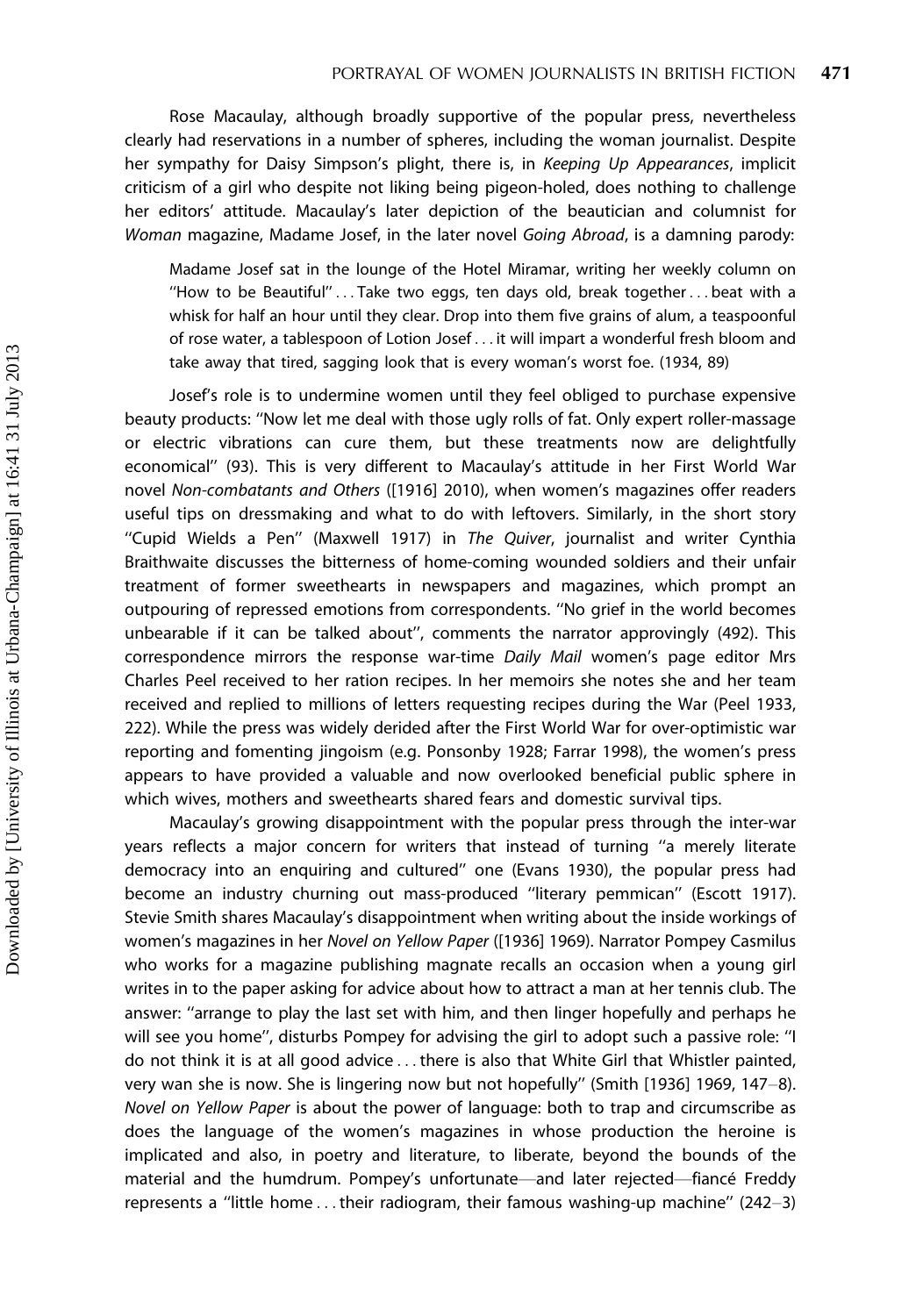that the magazines she works for tell their readers to aspire to. The novel is the culmination of a steady deterioration of approval towards fictional women journalists through the first four decades of the twentieth century. Initially novelists cheer on-and closely identify with—the brave, if unusual, pioneers, but after the First World War they adopt an increasingly critical stance, and are keen to emphasise the difference between the journalist, who panders to consumerism and gender stereotypes, and the novelist, who sets the mind free. While there are always evidential questions even over semiautobiographical fictions, there is little doubt about the image of the woman journalist writers sought to promote in these influential novels, many running into several editions. There is, however, even in critical portrayals, sympathy for her plight and the fictional characters' regular disguising of their femininity pre-dates by a century modern studies of women working in newsrooms (e.g. Ross 2001) where women report having to become more ''macho'' to overcome feelings of being an ''interloper''. Fictional portrayals today have deteriorated further with women journalists, in British fiction at least, no more than two-dimensional stereotypes such as sexually humiliated and humiliating Susan Street in Julie Burchill's Ambition (1989), the mendacious Rita Skeeter in J. K. Rowling's Harry Potter novels (1999-2007), or the scheming Mary Much in A. N. Wilson's My Name Is Legion (2004). Admittedly their male counterparts fare only a little better after the Edwardian period when liberal novelists invested much hope in the workforce of the new popular press (Lonsdale 2011); however, few male fictional journalists are as negatively or crudely portrayed as female ones. Prejudices against women journalists appear to stem from deeply entrenched attitudes towards the ''Killer Bimbos of Fleet Street'' (Carter, Branston, and Allan 1998, 2; Ross 2001, Chambers, Steiner, and Fleming 2004). The comparative treatments meted out to Rebekah Brooks, who was compared to a witch following her appearance at the Leveson Inquiry, and Andy Coulson who has so far escaped similar personal, if not professional attack, are a case in point.

#### **NOTES**

- 1. Unfortunately early archives of the Society of Women Journalists, containing minutes and correspondence, were lost in ''fires, floods and during several wars'' (Kent 2009, 13).
- 2. Categories vary from ''author, editor, writer'' in 1861 to ''author, editor, journalist, reporter and shorthand writer'' in 1901; ''publicist'' is added in 1921 (information from the Office for National Statistics).
- 3. Rebecca West began her career on the Freewoman in 1913; she was a freelance contributor to a wide variety of newspapers and magazines and was a successful novelist.
- 4. Hall (1978, 321-6) collates letters from provincial newspapers outlining news editors' resistance to hiring ''girls''. Reasons include fears they would put male reporters off their work, a perceived lack of female interest in news and low appreciation of female literacy skills.
- 5. Ella Hepworth Dixon was a leader writer on the new Daily Mirror and worked for the Westminster Gazette from 1921 to 1926. The story of Mary Erle closely follows her own life as told in her memoirs As I Knew Them (1930). Monica Dickens trained as a cub reporter on the Hertfordshire Express in the 1940s; the newspaper is fictionalised as the Downingham Post in My Turn to Make the Tea ([1951] 1962). The novel is presented as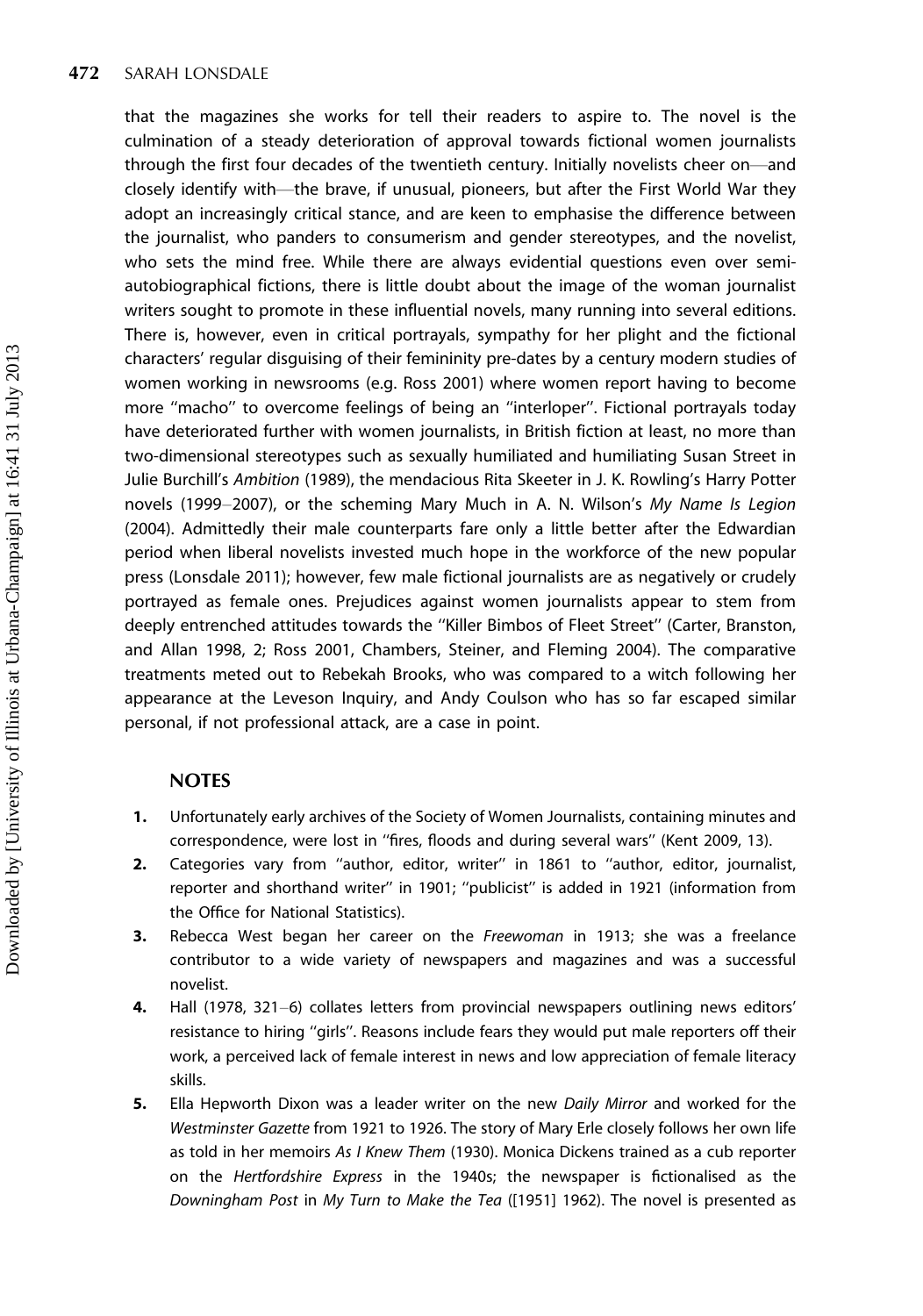a semi-autobiographical account of her own experiences in Chronicle of a Working Life (2004).

- 6. Emilie Peacocke began her career on her father's paper the Northern Echo in 1898 (Chambers, Steiner, and Fleming 2004, 22); she worked with Philip Gibbs on the Tribune from 1906 to 1908 and acknowledged being the model for Katherine Halstead in The Street of Adventure (Hall 1978).
- 7. Cecil Hunt was fiction editor of the Daily Mail, 1928–36 (Hunt 1948).
- 8. Philip Gibbs was a reporter, literary editor and war correspondent. The Street of Adventure is based on life on the short-lived Liberal-supporting Tribune, 1906–8.
- 9. For example, Daily Mirror, March 28, 1933, 5: "Hitler Threat to Jews: Twenty Five Thousand Jews Have Fled Germany ...''; Daily Express, May 25, 1934: ''German Jews Are Facing Their Darkest Days''.
- 10. Macaulay, although primarily a novelist, wrote prolifically for the press especially the Telegraph, The Star and Daily Chronicle (Smith 2011, 39).
- 11. The film, directed by Howard Hawks, is an adaptation of an earlier stage play, Hold the Front Page, where the Hildy character is male.
- 12. Dolf Wyllarde (1871-1950) trained as a journalist at Birkbeck College and was a prolific writer of popular fiction (Bloom 2002, 131).
- 13. Frances Low was a distinguished journalist and active member of the Women's Anti-Suffrage League (Low 1904).
- 14. Rachel Ferguson wrote for the Sunday Chronicle from the early 1920s and wrote a column for Punch from 1925 (online Oxford Dictionary of National Biography, [http://www.](http://www.oxforddnb.com) [oxforddnb.com](http://www.oxforddnb.com), accessed 25 May 2012).
- 15. Adeline Sergeant worked on the staff of the People's Friend magazine from 1885 to 1887 and was a contributor until her death in 1904 (online Oxford Dictionary of National Biography, [http://oxforddnb.com,](http://oxforddnb.com) accessed 15 May 2012).
- 16. For example, Onslow (2000, 212); Hall (1978, 13); Tanya Gold (Guardian, October 29, 2011, 43: ''I Blame the Media for Ignoring Feminism in Favour of Make Up'').

#### **REFERENCES**

Alec-Tweedie, Mrs. 1932. Me and Mine. London: Hutchinson and Co.

"An Old Oriental." 1904. "The Woman at Work." Englishwoman's Review 35 (3): 151–3.

Auden, W. H. [1932] 1977. The English Auden. London: Faber and Faber.

Beddoe, Deirdre. 1989. Back to Home and Duty: Women between the Wars 1918-1939. London: Pandora.

Bennett, Arnold. [1897] 2011. Journalism for Women: A Practical Guide. Quedgeley: Dodo Press.

Berry, Paul, and Alan Bishop. 1985. Testament of a Generation: The Journalism of Vera Brittain and Winifred Holtby. London: Virago.

- Bingham, Adrian. 2004. Gender, Modernity and the Popular Press in Inter-war Britain. Oxford: Clarendon.
- Birkett, Jennifer. 2009. Margaret Storm Jameson: A Life. Oxford: Oxford University Press.
- Bloom, Clive. 2002. Bestsellers: Popular Fiction since 1900. Basingstoke: Palgrave Macmillan.

Bretherton, Eva. 1917. "The Eleventh Hour." The Quiver 52 (11): 885–91.

Briganti, Chiara, and Kathy Mezei. 2006. Domestic Modernism, the Interwar Novel and E. H. Young. Andover: Ashgate.

Burchill, Julie. 1989. Ambition. London: Corgi.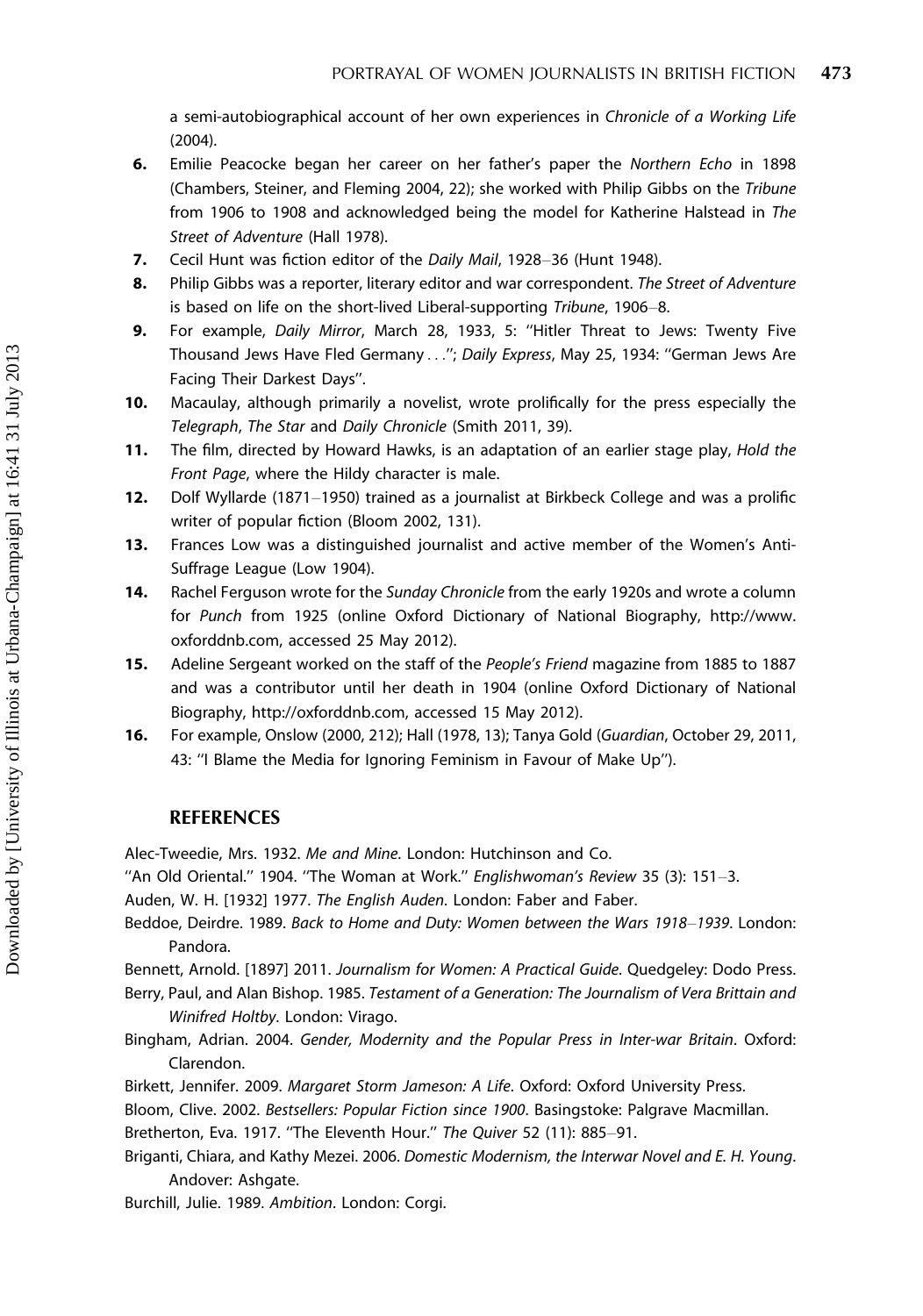- Carter, Cynthia, Gill Branston, and Stuart Allan, eds. 1998. News, Gender, Power. London: Routledge.
- Chambers, Deborah, Linda Steiner, and Carole Fleming. 2004. Women and Journalism. London: Routledge.
- Currell, Melville. 1974. Political Woman. London: Croom Helm.
- Dickens, Monica. [1951] 1962. My Turn to Make the Tea. London: Penguin.
- Dickens, Monica. 2004. Chronicles of a Working Life. Stroud: Sutton Publishing Ltd.
- Dixon, Ella Hepworth. [1894] 2011. The Story of a Modern Woman. Memphis: General Books.
- Dixon, Ella Hepworth. 1930. As I Knew Them. London: Hutchinson.
- Ervine, St John. 1930. ''The Future of the Press.'' Spectator, November 29.
- Escott, T. H. S. 1917. "Old and New in the Daily Press." Quarterly Review 227 (451): 353-68.
- Evans, B. Ifor. 1930. "The Rise of Modern Journalism." Fortnightly Review 127 (1): 233-40.
- Farrar, Martin. 1998. News from the Front. Stroud: Sutton Publishing.
- Ferguson, Rachel. [1931] 2009. The Brontes Went to Woolworths. London: Bloomsbury Publishing.
- Ferris, Paul. 1971. The House of Northcliffe. London: Weidenfeld and Nicolson.
- Gibbs, Philip. 1909. The Street of Adventure. London: Heinemann.
- Gopsill, Tim, and Greg Neale. 2007. Journalists: 100 Years of the NUJ. London: Profile Books.
- Grant Duff, Shiela. 1982. The Parting of Ways. London: Peter Owen.
- Greene, Graham. [1932] 2001. Stamboul Train. London: Vintage.
- Greene, Graham. [1971] 1972. A Sort of Life. London: Penguin.
- Griffiths, Dennis. 2006. Fleet Street: Five Hundred Years of the Press. London: British Library Publications.
- Hall, Valerie. 1978. ''Women in Journalism: A Sociological Account of the Entry of Women into the Profession of Journalism in Great Britain until 1930.'' PhD diss., Essex University.
- Holloway, Gerry. 2005. Women and Work in Britain since 1840. London: Routledge.
- Humble, Nicola. 2001. The Feminine Middlebrow Novel 1920s to 1950s. Oxford: Oxford University Press.
- Hunt, Cecil. 1933. Paddy for News. London: Hodder and Stoughton.
- Hunt, Cecil. 1948. Ink in My Veins. London: Robert Hale.
- Isherwood, Christopher. 1976. Christopher and His Kind. New York: Farrar, Straus, Giroux.
- Isherwood, Christopher. [1935] 1977. Mr Norris Changes Trains. London: Triad Panther.
- Isitt, Evelyn. 1925. ''The Work of a Woman General Reporter.'' In The Journalist in the Making,
	- edited by Charles Baker, 154-6. London: Newspaper World Publishing.
- Jameson, Storm. [1934] 1982. Company Parade. London: Virago.
- Jerome, Jerome K. [1904] 2011. Tommy and Co. Rockville: Serenity Publishers.
- Kent, Sylvia. 2009. The Woman Writer: The History of the Society of Women Writers and Journalists. Stroud: History Press.
- Lonsdale, Sarah. 2011. "A Golden Interlude." Parliamentary Affairs 64 (2): 326-40.
- Low, Frances. 1904. Press Work for Women. London: Upcott Gill.
- Lutes, Jean Marie. 2006. Front-page Girls: Women Journalists in American Culture and Fiction 1880-1930. New York: Cornell University Press.
- Macaulay, Rose. [1916] 2010. Non-combatants and Others. London: Capuchin Classics.
- Macaulay, Rose. 1922. Mystery at Geneva. London: Collins.
- Macaulay, Rose. 1925. A Casual Commentary. London: Methuen.
- Macaulay, Rose. [1928] 1986. Keeping Up Appearances. London: Methuen.
- Macaulay, Rose. 1934. Going Abroad. London: Collins.